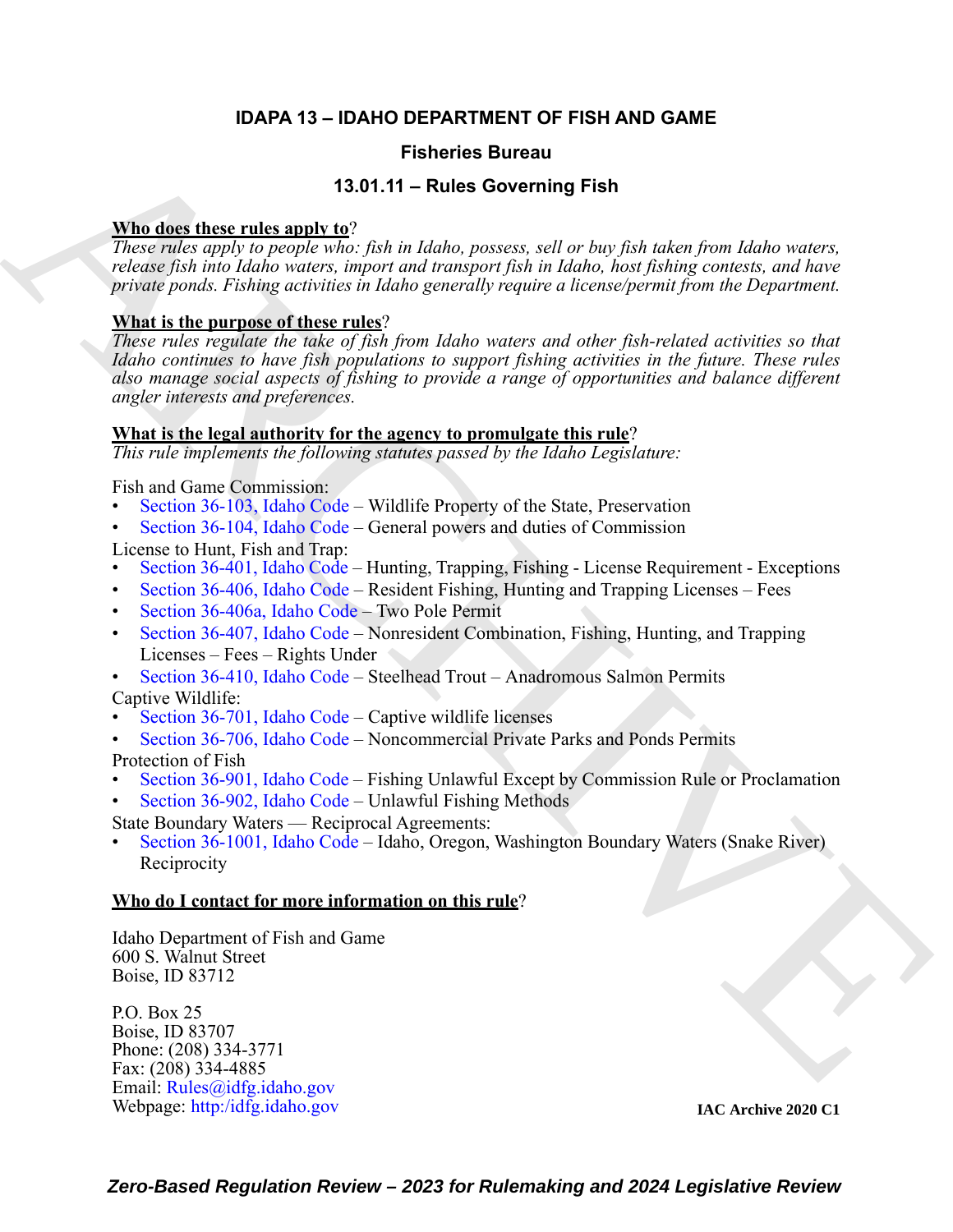# **Table of Contents**

# 13.01.11 - Rules Governing Fish

|  | 104. Identification Of Species And Size In Possession                |  |
|--|----------------------------------------------------------------------|--|
|  |                                                                      |  |
|  |                                                                      |  |
|  |                                                                      |  |
|  |                                                                      |  |
|  |                                                                      |  |
|  |                                                                      |  |
|  | 300. Fishing Seasons, Limits, Hours, And Regional Exceptions.  8     |  |
|  |                                                                      |  |
|  |                                                                      |  |
|  |                                                                      |  |
|  |                                                                      |  |
|  | 400. Steelhead And Anadromous Salmon Licenses, Tags, And Permits.  8 |  |
|  |                                                                      |  |
|  |                                                                      |  |
|  | 404. Identification Of Species In Possession                         |  |
|  |                                                                      |  |
|  |                                                                      |  |
|  |                                                                      |  |
|  |                                                                      |  |
|  | 700. Fishing Contests - Permit Requirement And Application.  10      |  |
|  |                                                                      |  |
|  |                                                                      |  |
|  |                                                                      |  |
|  |                                                                      |  |
|  |                                                                      |  |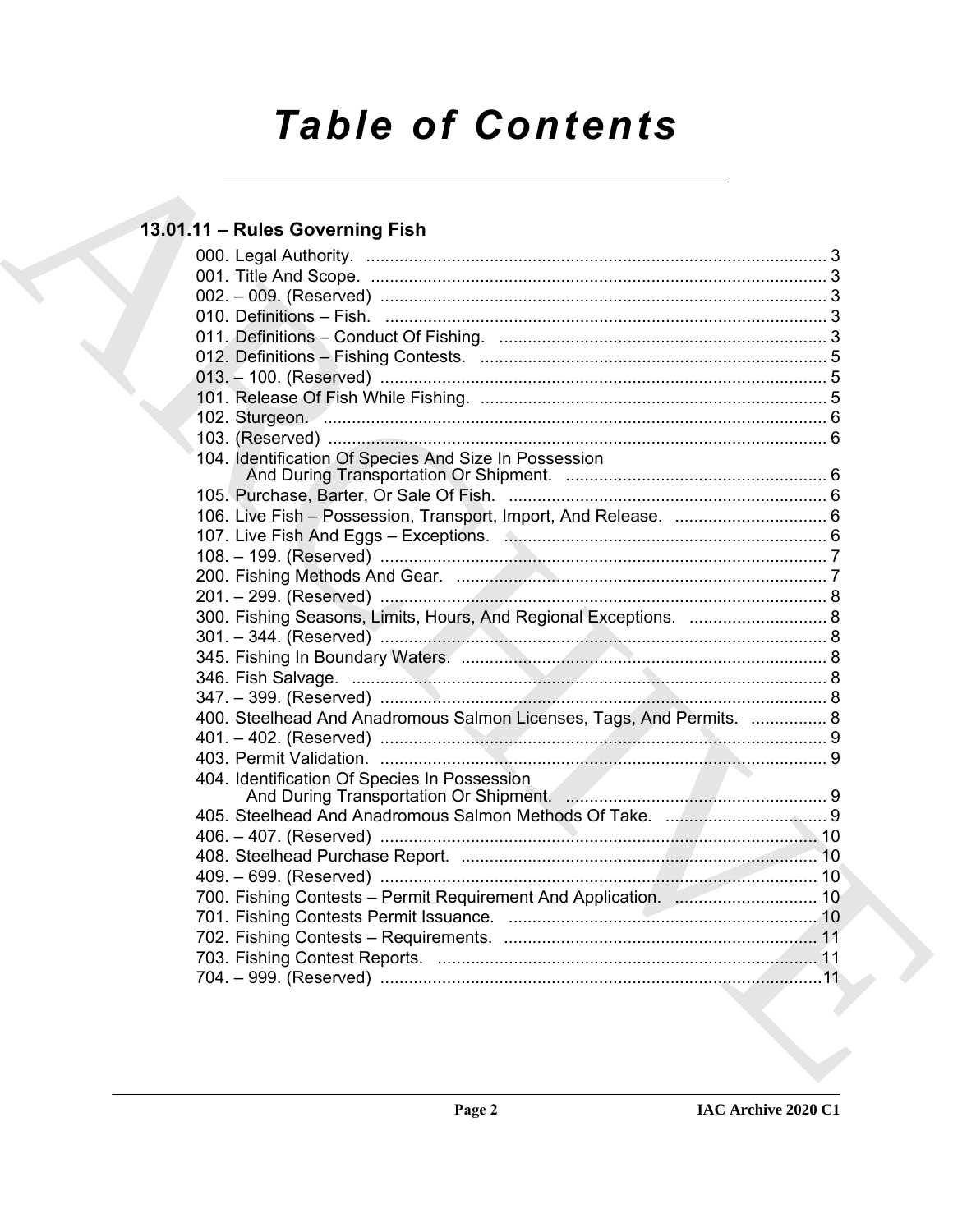#### **13.01.11 – RULES GOVERNING FISH**

#### <span id="page-2-22"></span><span id="page-2-1"></span><span id="page-2-0"></span>**000. LEGAL AUTHORITY.**

Sections 36-103, 36-104, 36-406A, 36-407, 36-410, 36-701, 36-706, 36-901, 36-902, 36-1001, Idaho Code, authorize the Commission to adopt rules concerning fishing, methods of take, seasons, limits, and fishing contests. (3-20-20)

#### <span id="page-2-23"></span><span id="page-2-2"></span>**001. TITLE AND SCOPE.**

The title of this chapter for citation is IDAPA 13.01.11, "Rules Governing Fish." These rules establish the methods of take, seasons, and possession limits for all non-commercial fishing and govern fishing contests. (3-20-20)

#### <span id="page-2-3"></span>**002. – 009. (RESERVED)**

#### <span id="page-2-11"></span><span id="page-2-4"></span>**010. DEFINITIONS – FISH.**

<span id="page-2-12"></span>**01. Chinook Salmon**. Anadromous (ocean run) salmon of the species *Oncorhynchus tshawytscha* in the Snake River drainage below Hells Canyon Dam, the Salmon River drainage, and the Clearwater River drainage, (excluding lakes, reservoirs, and the North Fork of the Clearwater River above Dworshak Dam), and the Boise River drainage. (3-20-20)

<span id="page-2-13"></span>**02. Coho Salmon**. Anadromous (ocean run) salmon of the species *Oncorhynchus kisutch* in the Snake River drainage below Hells Canyon Dam, the Salmon River drainage, and Clearwater River drainage (excluding lakes, reservoirs, and the North Fork of the Clearwater River above Dworshak Dam). (3-20-20) lakes, reservoirs, and the North Fork of the Clearwater River above Dworshak Dam).

**03.** Game Fish. As classified in IDAPA 13.01.06, "Rules Governing Classification and Protection of Wildlife." (3-20-20) Wildlife." (3-20-20)

<span id="page-2-17"></span><span id="page-2-15"></span><span id="page-2-14"></span>**04. Hybrid Fish**. The offspring of two different species or subspecies of fish. (3-20-20)

<span id="page-2-18"></span><span id="page-2-16"></span>**05. Jack Salmon**. Anadromous (ocean run) salmon of a size set by Commission proclamation. (3-20-20)

**06. Invasive Fish Species**. Bullfrog, fish and crustacea species designated invasive species by state authority (IDAPA 02.06.09 "Rules Governing Invasive Species of the Idaho Department of Agriculture"). (3-20-20)

<span id="page-2-19"></span>**07. Sockeye Salmon**. Anadromous (ocean run) salmon of the species *Oncorhynchus nerka* in the Snake River drainage below Hells Canyon Dam and the Salmon River drainage. (3-20-20)

Some 36:10, 36:14 (3.4-10), 36:147 (3.4-10), 36:24 (3.4-10), 36:25, 36:20), 36:12, 36:110, 14-10; 36:14 (3.4-10), 36:14 (3.4-10), 36:14 (3.4-10), 36:14 (3.4-10), 36:14 (3.4-10), 36:14 (3.4-10), 36:14 (3.4-10), 36:14 (3.4-**08. Steelhead**. Any rainbow trout longer than twenty (20) inches in the Snake River drainage below Hells Canyon Dam, the Salmon River drainage, and the Clearwater River drainage (excluding that portion above Dworshak Dam); and any rainbow trout longer than twenty (20) inches in length with the adipose fin clipped (as evidenced by a healed scar) in the Snake River drainage from Hells Canyon Dam upstream to Oxbow Dam, and in the Boise River drainage from its mouth upstream to Barber Dam. (3-20-20)

<span id="page-2-20"></span>**09. Trout**. Trout, including brown, cutthroat, golden, grayling, lake (Mackinaw), rainbow (other than steelhead), splake, sunapee, tiger; trout hybrids; and landlocked (not ocean runs) forms of chinook, coho, atlantic and kokanee (blueback) salmon. (3-20-20)

<span id="page-2-21"></span>**10. Unprotected Fish**. Bullfrog and all fish species not classified in a protected category (game fish, protected nongame, threatened or endangered species) in IDAPA 13.01.06, "Rules Governing Classification and Protection of Wildlife." (3-20-20)

#### <span id="page-2-6"></span><span id="page-2-5"></span>**011. DEFINITIONS – CONDUCT OF FISHING.**

<span id="page-2-7"></span>**01. Artificial Fly**. Any fly made entirely of rubber, wood, metal, glass, feather, fiber, or plastic by the cnown as fly tying. (3-20-20) method known as fly tying.

<span id="page-2-8"></span>**02. Artificial Lure**. Any device made entirely of rubber, wood, metal, glass, feather, fiber, or plastic with hook or hooks attached.

**03. Bag Limit**. The maximum number of fish that may be lawfully taken by any one (1) person in one (1) day, construed in accordance with Sections 36-202 and 36-410, Idaho Code. (3-20-20)

<span id="page-2-10"></span><span id="page-2-9"></span>**04. Bait**. Organic substances, other than rubber, wood, feather, fiber, or plastic, attached to a hook to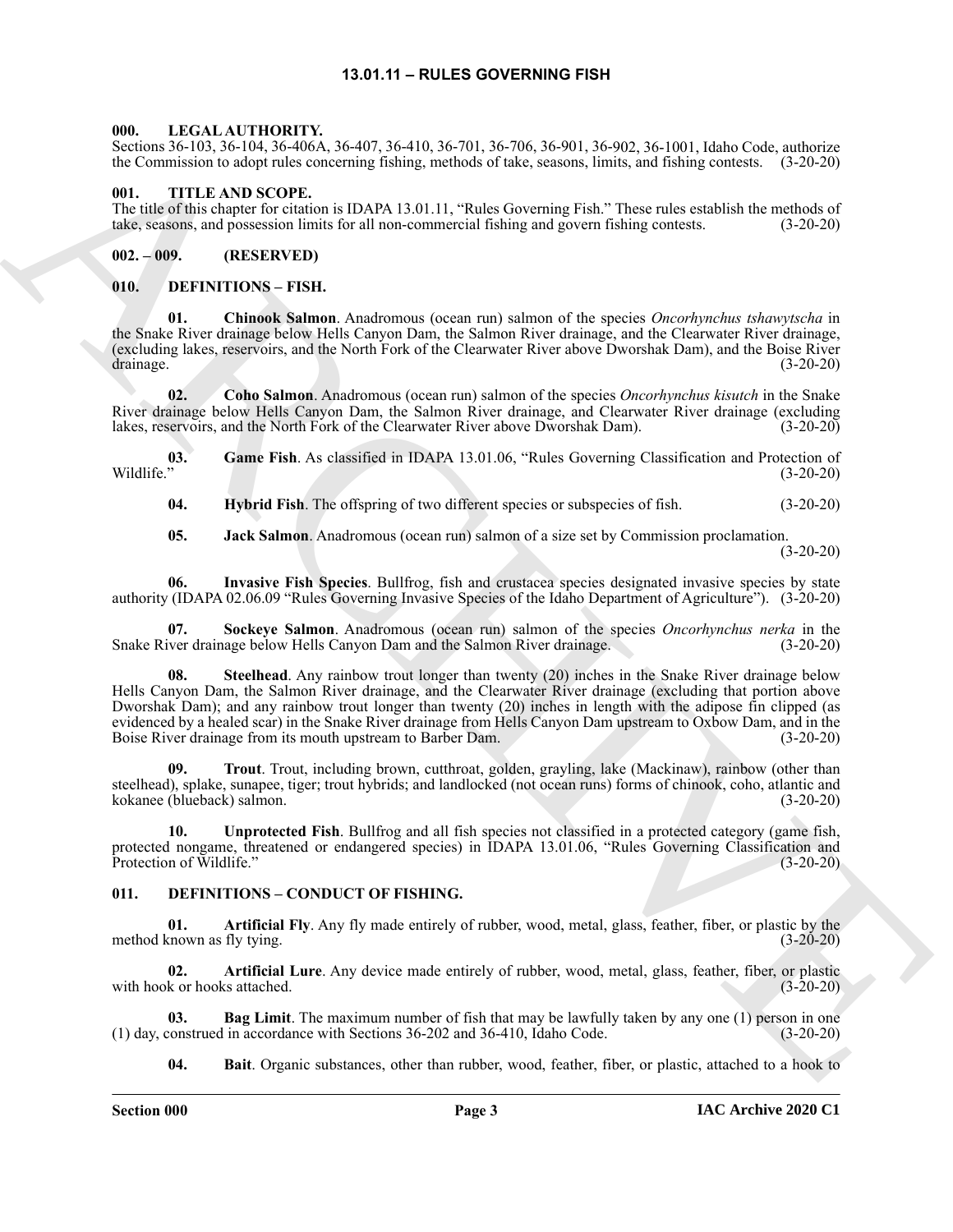#### *IDAHO ADMINISTRATIVE CODE IDAPA 13.01.11 Department of Fish and Game*

attract fish. Bait includes insects, insect larvae, worms, dead fish, fish parts, any other animal or vegetable matter, or scented synthetic materials.

<span id="page-3-1"></span><span id="page-3-0"></span>**05. Barbless Hook**. A fish hook without barbs or on which all barbs have been bent completely closed.  $(3-20-20)$ 

**06.** Catch-and-Release. Effort, by permitted methods, to catch fish, provided that any fish so caught is immediately back to the water. (3-20-20) released immediately back to the water.

<span id="page-3-2"></span>**07.** Confluence of a Stream or River. The point where two (2) rivers or streams come together. (3-20-20)

<span id="page-3-5"></span><span id="page-3-4"></span><span id="page-3-3"></span>**08. Diversion**. A man-made structure designed to change the direction of flowing water in a stream.  $(3-20-20)$ 

**09. Diversion Pond**. A man-made pond holding water taken from a stream or reservoir, which pond onnected to the stream or reservoir by an open ditch or pipe. (3-20-20) may be connected to the stream or reservoir by an open ditch or pipe.

**10. Drainage**. All water flowing into a common river or stream system, either above or below ground, due to area geography. (3-20-20)

**11. Electric Motors Only**. For fishing waters listed in proclamation as "electric motors only," no gas combustion) motors may be used, although they may be attached to the boat. (3-20-20) (internal combustion) motors may be used, although they may be attached to the boat.

<span id="page-3-7"></span><span id="page-3-6"></span>**12. Fish Trap**. Any man-made structure designed to capture fish. (3-20-20)

<span id="page-3-8"></span>**13. Fish Weir**. Any man-made structure placed in a water body to delay or divert migrating fish. (3-20-20)

<span id="page-3-10"></span><span id="page-3-9"></span>**14. Flat Water**. Water where there is no observable direction of flow. (3-20-20)

**15. Float Tube**. A floating device that suspends a single occupant, from the seat down, in the water, and is not propelled by oars, paddles, or motors. (3-20-20)

<span id="page-3-12"></span><span id="page-3-11"></span>**16. Fly Fishing**. Fishing with a fly rod, fly reel, fly line, and artificial fly. (3-20-20)

**17. General Fishing Season**. The season and bag limits as determined by proclamation on a Regional  $basis.$  (3-20-20)

<span id="page-3-14"></span><span id="page-3-13"></span>**18. Harvest**. Reduce a fish to possession. (3-20-20)

**Signal method in the Since Control in the United States Commute of the Since Commute Control in the Control in the Control in the Control in the Control in the Control in the Control in the Control in the Control in the 19. Hook**. A bent wire device, for the catching of fish, to which one (1), two (2), or three (3) points may be attached to a single shank. Up to five (5) hooks per line may be used, except where specifically identified.  $(3-20-20)$ 

<span id="page-3-16"></span><span id="page-3-15"></span>**20. Ice Fishing**. Fishing through an opening broken or cut through the ice. (3-20-20)

<span id="page-3-17"></span>**21.** Length. The length between the tip of the nose or jaw and the tip of the tail fin. (3-20-20)

**22. Limit is 0 (Zero)**. Fishing is allowed, provided the fish is released after landing and not reduced to possession. (3-20-20)

<span id="page-3-18"></span>**23. Motor**. Includes electric and internal combustion motors. (3-20-20)

<span id="page-3-19"></span>**24. Mouth of River or Stream**. The place where a river or stream enters a larger body of water. (3-20-20)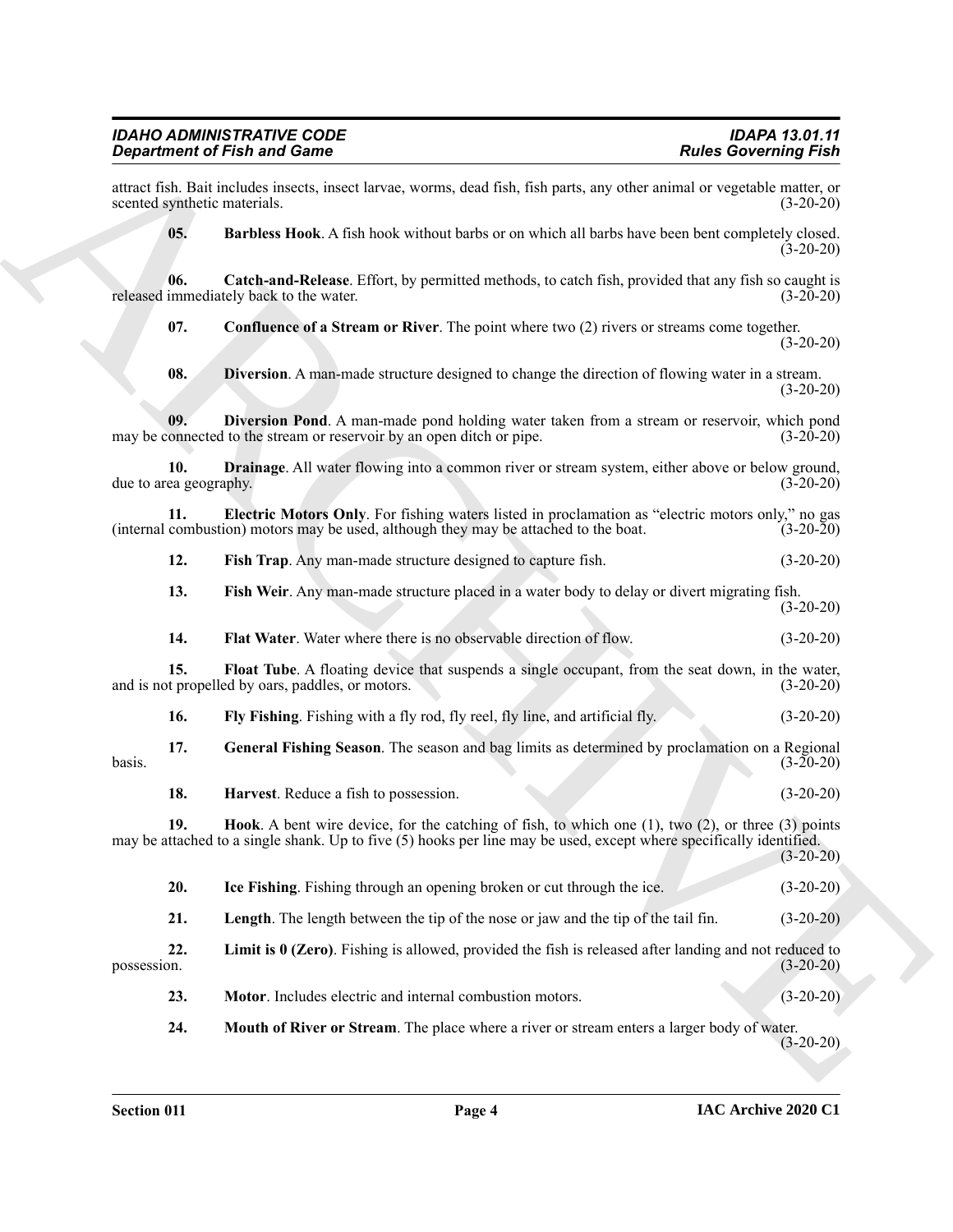### <span id="page-4-11"></span><span id="page-4-10"></span><span id="page-4-9"></span><span id="page-4-8"></span><span id="page-4-7"></span><span id="page-4-6"></span><span id="page-4-5"></span><span id="page-4-4"></span><span id="page-4-3"></span>*IDAHO ADMINISTRATIVE CODE IDAPA 13.01.11 Department of Fish and Game Rules Governing Fish*

| No Motors. For fishing waters listed in proclamation as "no motors," no person may fish from a<br>25.<br>boat with a motor attached.<br>26.<br>Possession Limit. As defined in Section 36-202, Idaho Code.<br>27.<br>Reservoir. The flat water level existing at any time within a reservoir basin. Unless noted<br>otherwise, a stream flowing through the drawdown portion of a reservoir is not considered part of the reservoir.<br>28.<br>Season Limit. The maximum number of fish that may be lawfully harvested in any declared<br>season.<br>29.<br>Section. An area of a river, stream, or reservoir between specific boundary locations.<br>30.<br><b>Single-Point Hook.</b> A bent wire device, for catching fish, with one $(1)$ shank and one $(1)$ point.<br>31.<br>Sliding Sinker. A method of attaching a sinker to a device that slides freely on the main line.<br>Snagging. Taking or attempting to take a fish by use of a hook or lure in any manner or method<br>32.<br>other than enticing or attracting a fish to strike with, and become hooked in, its mouth or jaw.<br>33.<br>Special Rule Waters. Any water with a gear, season, or bag limit rule that is listed in proclamation<br>and different from the general fishing season.<br>34.<br>Tributary. A stream flowing into a larger stream or lake.<br>35.<br>Unattended Line. A line not under the immediate surveillance by the angler.<br>Upstream. Moving from a lower elevation towards a higher elevation point in the same stream.<br>36.<br>37.<br>Watercraft. Those devices designed as a means of transportation on water.<br>012.<br><b>DEFINITIONS - FISHING CONTESTS.</b><br>01.<br>Fishing Contest. Any organized fishing event that:<br>Has a live-fish weigh-in; or<br>a.<br>Awards cash or prizes of one thousand dollars (\$1,000) or more based on number, size, or species<br>b.<br>of fish captured; or<br>Is expected to draw or have more than twenty (20) participants.<br>c.<br>02.<br>Catch-and-Release Contest. Any fishing contest with specific procedures to keep target fish<br>species alive and healthy and to release all fish caught back into the contest water on the same day.<br>03.<br>Harvest Contest. Any fishing contest that allows participants to harvest fish.<br>$013. - 100.$<br>(RESERVED)<br>RELEASE OF FISH WHILE FISHING.<br>101.<br>Any fish caught in Idaho waters that is unlawful to possess must be immediately released back to the water. | <b>Department of Fish and Game</b> | <b>Rules Governing Fish</b> |
|---------------------------------------------------------------------------------------------------------------------------------------------------------------------------------------------------------------------------------------------------------------------------------------------------------------------------------------------------------------------------------------------------------------------------------------------------------------------------------------------------------------------------------------------------------------------------------------------------------------------------------------------------------------------------------------------------------------------------------------------------------------------------------------------------------------------------------------------------------------------------------------------------------------------------------------------------------------------------------------------------------------------------------------------------------------------------------------------------------------------------------------------------------------------------------------------------------------------------------------------------------------------------------------------------------------------------------------------------------------------------------------------------------------------------------------------------------------------------------------------------------------------------------------------------------------------------------------------------------------------------------------------------------------------------------------------------------------------------------------------------------------------------------------------------------------------------------------------------------------------------------------------------------------------------------------------------------------------------------------------------------------------------------------------------------------------------------------------------------------------------------------------------------------------------------------------------------------------------------------------------------------------------------------------------------------------------------------------------------------------------------------------------------------------------------------------------------------------------------------|------------------------------------|-----------------------------|
|                                                                                                                                                                                                                                                                                                                                                                                                                                                                                                                                                                                                                                                                                                                                                                                                                                                                                                                                                                                                                                                                                                                                                                                                                                                                                                                                                                                                                                                                                                                                                                                                                                                                                                                                                                                                                                                                                                                                                                                                                                                                                                                                                                                                                                                                                                                                                                                                                                                                                       |                                    | $(3-20-20)$                 |
|                                                                                                                                                                                                                                                                                                                                                                                                                                                                                                                                                                                                                                                                                                                                                                                                                                                                                                                                                                                                                                                                                                                                                                                                                                                                                                                                                                                                                                                                                                                                                                                                                                                                                                                                                                                                                                                                                                                                                                                                                                                                                                                                                                                                                                                                                                                                                                                                                                                                                       |                                    | $(3-20-20)$                 |
|                                                                                                                                                                                                                                                                                                                                                                                                                                                                                                                                                                                                                                                                                                                                                                                                                                                                                                                                                                                                                                                                                                                                                                                                                                                                                                                                                                                                                                                                                                                                                                                                                                                                                                                                                                                                                                                                                                                                                                                                                                                                                                                                                                                                                                                                                                                                                                                                                                                                                       |                                    | $(3-20-20)$                 |
|                                                                                                                                                                                                                                                                                                                                                                                                                                                                                                                                                                                                                                                                                                                                                                                                                                                                                                                                                                                                                                                                                                                                                                                                                                                                                                                                                                                                                                                                                                                                                                                                                                                                                                                                                                                                                                                                                                                                                                                                                                                                                                                                                                                                                                                                                                                                                                                                                                                                                       |                                    | $(3-20-20)$                 |
|                                                                                                                                                                                                                                                                                                                                                                                                                                                                                                                                                                                                                                                                                                                                                                                                                                                                                                                                                                                                                                                                                                                                                                                                                                                                                                                                                                                                                                                                                                                                                                                                                                                                                                                                                                                                                                                                                                                                                                                                                                                                                                                                                                                                                                                                                                                                                                                                                                                                                       |                                    | $(3-20-20)$                 |
|                                                                                                                                                                                                                                                                                                                                                                                                                                                                                                                                                                                                                                                                                                                                                                                                                                                                                                                                                                                                                                                                                                                                                                                                                                                                                                                                                                                                                                                                                                                                                                                                                                                                                                                                                                                                                                                                                                                                                                                                                                                                                                                                                                                                                                                                                                                                                                                                                                                                                       |                                    | $(3-20-20)$                 |
|                                                                                                                                                                                                                                                                                                                                                                                                                                                                                                                                                                                                                                                                                                                                                                                                                                                                                                                                                                                                                                                                                                                                                                                                                                                                                                                                                                                                                                                                                                                                                                                                                                                                                                                                                                                                                                                                                                                                                                                                                                                                                                                                                                                                                                                                                                                                                                                                                                                                                       |                                    | $(3-20-20)$                 |
|                                                                                                                                                                                                                                                                                                                                                                                                                                                                                                                                                                                                                                                                                                                                                                                                                                                                                                                                                                                                                                                                                                                                                                                                                                                                                                                                                                                                                                                                                                                                                                                                                                                                                                                                                                                                                                                                                                                                                                                                                                                                                                                                                                                                                                                                                                                                                                                                                                                                                       |                                    | $(3-20-20)$                 |
|                                                                                                                                                                                                                                                                                                                                                                                                                                                                                                                                                                                                                                                                                                                                                                                                                                                                                                                                                                                                                                                                                                                                                                                                                                                                                                                                                                                                                                                                                                                                                                                                                                                                                                                                                                                                                                                                                                                                                                                                                                                                                                                                                                                                                                                                                                                                                                                                                                                                                       |                                    | $(3-20-20)$                 |
|                                                                                                                                                                                                                                                                                                                                                                                                                                                                                                                                                                                                                                                                                                                                                                                                                                                                                                                                                                                                                                                                                                                                                                                                                                                                                                                                                                                                                                                                                                                                                                                                                                                                                                                                                                                                                                                                                                                                                                                                                                                                                                                                                                                                                                                                                                                                                                                                                                                                                       |                                    | $(3-20-20)$                 |
|                                                                                                                                                                                                                                                                                                                                                                                                                                                                                                                                                                                                                                                                                                                                                                                                                                                                                                                                                                                                                                                                                                                                                                                                                                                                                                                                                                                                                                                                                                                                                                                                                                                                                                                                                                                                                                                                                                                                                                                                                                                                                                                                                                                                                                                                                                                                                                                                                                                                                       |                                    | $(3-20-20)$                 |
|                                                                                                                                                                                                                                                                                                                                                                                                                                                                                                                                                                                                                                                                                                                                                                                                                                                                                                                                                                                                                                                                                                                                                                                                                                                                                                                                                                                                                                                                                                                                                                                                                                                                                                                                                                                                                                                                                                                                                                                                                                                                                                                                                                                                                                                                                                                                                                                                                                                                                       |                                    | $(3-20-20)$                 |
|                                                                                                                                                                                                                                                                                                                                                                                                                                                                                                                                                                                                                                                                                                                                                                                                                                                                                                                                                                                                                                                                                                                                                                                                                                                                                                                                                                                                                                                                                                                                                                                                                                                                                                                                                                                                                                                                                                                                                                                                                                                                                                                                                                                                                                                                                                                                                                                                                                                                                       |                                    | $(3-20-20)$                 |
|                                                                                                                                                                                                                                                                                                                                                                                                                                                                                                                                                                                                                                                                                                                                                                                                                                                                                                                                                                                                                                                                                                                                                                                                                                                                                                                                                                                                                                                                                                                                                                                                                                                                                                                                                                                                                                                                                                                                                                                                                                                                                                                                                                                                                                                                                                                                                                                                                                                                                       |                                    |                             |
|                                                                                                                                                                                                                                                                                                                                                                                                                                                                                                                                                                                                                                                                                                                                                                                                                                                                                                                                                                                                                                                                                                                                                                                                                                                                                                                                                                                                                                                                                                                                                                                                                                                                                                                                                                                                                                                                                                                                                                                                                                                                                                                                                                                                                                                                                                                                                                                                                                                                                       |                                    | $(3-20-20)$                 |
|                                                                                                                                                                                                                                                                                                                                                                                                                                                                                                                                                                                                                                                                                                                                                                                                                                                                                                                                                                                                                                                                                                                                                                                                                                                                                                                                                                                                                                                                                                                                                                                                                                                                                                                                                                                                                                                                                                                                                                                                                                                                                                                                                                                                                                                                                                                                                                                                                                                                                       |                                    | $(3-20-20)$                 |
|                                                                                                                                                                                                                                                                                                                                                                                                                                                                                                                                                                                                                                                                                                                                                                                                                                                                                                                                                                                                                                                                                                                                                                                                                                                                                                                                                                                                                                                                                                                                                                                                                                                                                                                                                                                                                                                                                                                                                                                                                                                                                                                                                                                                                                                                                                                                                                                                                                                                                       |                                    | $(3-20-20)$                 |
|                                                                                                                                                                                                                                                                                                                                                                                                                                                                                                                                                                                                                                                                                                                                                                                                                                                                                                                                                                                                                                                                                                                                                                                                                                                                                                                                                                                                                                                                                                                                                                                                                                                                                                                                                                                                                                                                                                                                                                                                                                                                                                                                                                                                                                                                                                                                                                                                                                                                                       |                                    | $(3-20-20)$                 |
|                                                                                                                                                                                                                                                                                                                                                                                                                                                                                                                                                                                                                                                                                                                                                                                                                                                                                                                                                                                                                                                                                                                                                                                                                                                                                                                                                                                                                                                                                                                                                                                                                                                                                                                                                                                                                                                                                                                                                                                                                                                                                                                                                                                                                                                                                                                                                                                                                                                                                       |                                    | $(3-20-20)$                 |
|                                                                                                                                                                                                                                                                                                                                                                                                                                                                                                                                                                                                                                                                                                                                                                                                                                                                                                                                                                                                                                                                                                                                                                                                                                                                                                                                                                                                                                                                                                                                                                                                                                                                                                                                                                                                                                                                                                                                                                                                                                                                                                                                                                                                                                                                                                                                                                                                                                                                                       |                                    | $(3-20-20)$                 |
|                                                                                                                                                                                                                                                                                                                                                                                                                                                                                                                                                                                                                                                                                                                                                                                                                                                                                                                                                                                                                                                                                                                                                                                                                                                                                                                                                                                                                                                                                                                                                                                                                                                                                                                                                                                                                                                                                                                                                                                                                                                                                                                                                                                                                                                                                                                                                                                                                                                                                       |                                    |                             |
|                                                                                                                                                                                                                                                                                                                                                                                                                                                                                                                                                                                                                                                                                                                                                                                                                                                                                                                                                                                                                                                                                                                                                                                                                                                                                                                                                                                                                                                                                                                                                                                                                                                                                                                                                                                                                                                                                                                                                                                                                                                                                                                                                                                                                                                                                                                                                                                                                                                                                       |                                    | $(3-20-20)$                 |

#### <span id="page-4-20"></span><span id="page-4-19"></span><span id="page-4-18"></span><span id="page-4-17"></span><span id="page-4-16"></span><span id="page-4-15"></span><span id="page-4-14"></span><span id="page-4-13"></span><span id="page-4-12"></span><span id="page-4-2"></span><span id="page-4-1"></span><span id="page-4-0"></span>**101. RELEASE OF FISH WHILE FISHING.**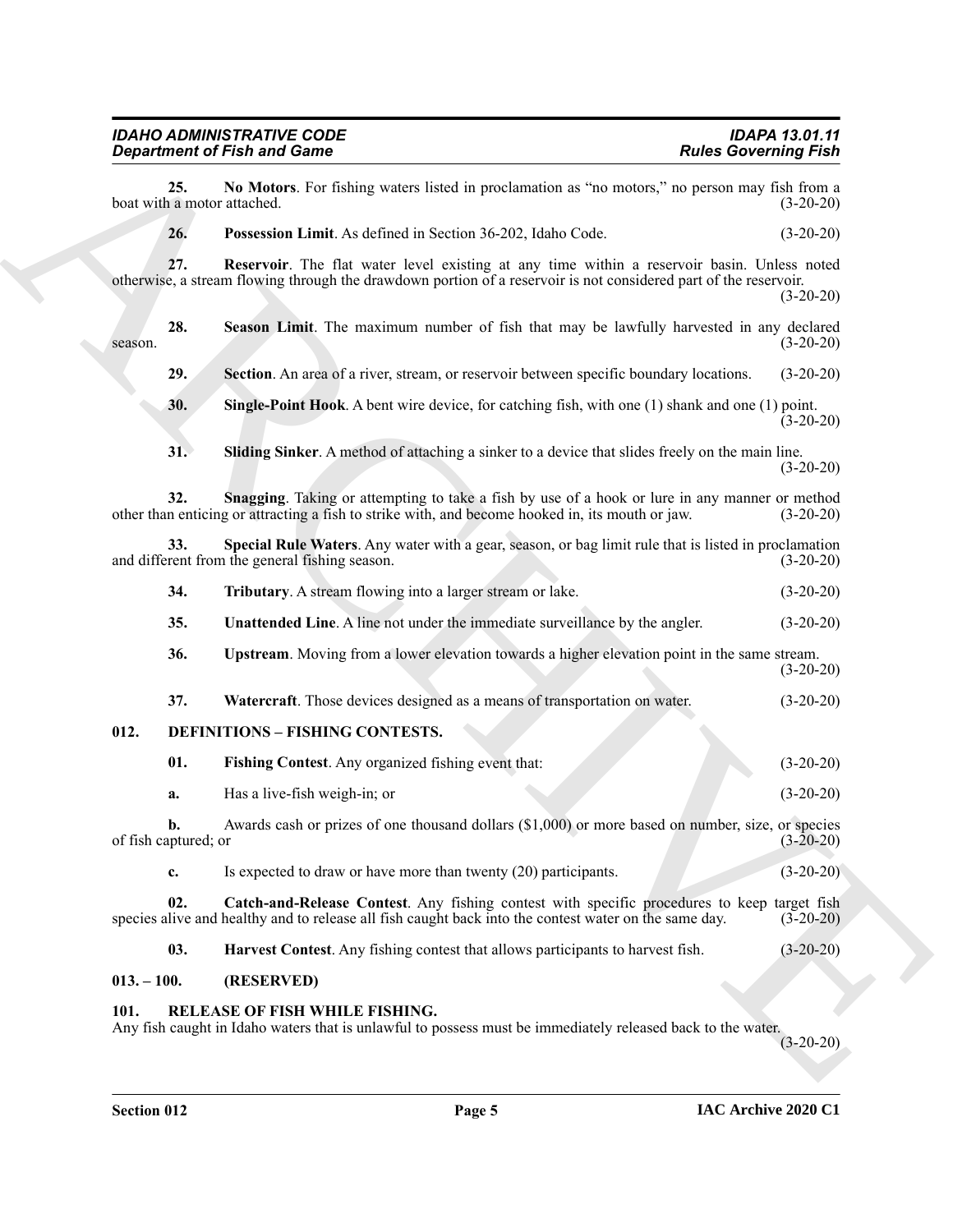#### <span id="page-5-19"></span><span id="page-5-0"></span>**102. STURGEON.**

No person may remove sturgeon from the water, and it is unlawful to possess sturgeon. (3-20-20)

#### <span id="page-5-6"></span><span id="page-5-1"></span>**103. (RESERVED)**

#### <span id="page-5-2"></span>**104. IDENTIFICATION OF SPECIES AND SIZE IN POSSESSION AND DURING TRANSPORTATION OR SHIPMENT.**

**01. Restrictions**. No person may have in the field or in transit any trout, tiger muskie, or bass from which the head or tail has been removed unless: (3-20-20)

<span id="page-5-7"></span>**a.** The angler is ashore and done fishing for the day; (3-20-20)

<span id="page-5-8"></span>**b.** The fish is processed or packaged with the skin naturally attached to the flesh; and (3-20-20)

**c.** The fish is processed or packaged in a manner that the number of fish harvested can be readily ed and the processed fish is not transported by boat. (3-20-20) determined and the processed fish is not transported by boat.

**02. Transport or Gift**. No person may transport for another or accept as a gift any game fish, unless a statement signed by taker accompanies the fish, showing the number and kinds, the date taken, the taker's name, address, and fishing license number. However, no person may claim ownership of more fish than allowed by the possession limit. (3-20-20) possession limit.

#### <span id="page-5-18"></span><span id="page-5-3"></span>**105. PURCHASE, BARTER, OR SALE OF FISH.**

No person may purchase, barter, or sell the edible flesh of fish, crayfish, or bullfrog harvested from the wild, except as provided in Section 36-501, Idaho Code, and Title 36, Chapter 8, Idaho Code, and rules promulgated pursuant  $(3-20-20)$ 

#### <span id="page-5-9"></span><span id="page-5-4"></span>**106. LIVE FISH – POSSESSION, TRANSPORT, IMPORT, AND RELEASE.**

<span id="page-5-12"></span>Permit. No person may possess, transport, cause to be transported, import, or release any live fish, crayfish, or bullfrog, or viable eggs thereof, without having first obtained a permit from the Director. (3-20-20)

<span id="page-5-11"></span><span id="page-5-10"></span>**02. Marking Fish in Possession**. No person may mark fish by any means, including with a tag, by removing fins or injuring with intent to leave a scar, without first obtaining a Scientific Collecting Permit from the Department. (3-20-20)

**Equivalent of Finite and General Control is a set of the Control of Pietro Control of Finite and Set of Control of Finite and Set of Control of Control of Control in the Control of Control of Control of Control in the Co 03. Import Inspection and Examination Requirements**. All live fish imported into or transported within Idaho must be certified free from disease, as evidenced by a Certificate of Veterinary Inspection by a licensed veterinarian, (b) CFR Title 50 certification, (c) American Fisheries Society certified fish health inspector's certification, or (d) other certification by an individual designated by the Director of the Department of Agriculture.

 $(3-20-20)$ 

<span id="page-5-13"></span>**04. Unpermitted Fish Species Released**. Any fish species unpermitted for import, possession, transport or release that is released by or escapes from an owner or operator shall be captured or destroyed by the owner, or by the Department at the owner's expense. owner, or by the Department at the owner's expense.

#### <span id="page-5-14"></span><span id="page-5-5"></span>**107. LIVE FISH AND EGGS – EXCEPTIONS.**

No permit is required to: (3-20-20)

**01. Fish**. Keep fish that can legally be reduced to possession (except for anadromous salmon and steelhead), alive and in possession in a live well, net, or on a stringer while at the body of water from which they were taken. taken. (3-20-20)

<span id="page-5-17"></span><span id="page-5-16"></span>**02. Same Location**. Release fish at the same time and place where captured. (3-20-20)

<span id="page-5-15"></span>**03. Aquarium Fish**. Possess ornamental or tropical aquarium fish of varieties commonly accepted for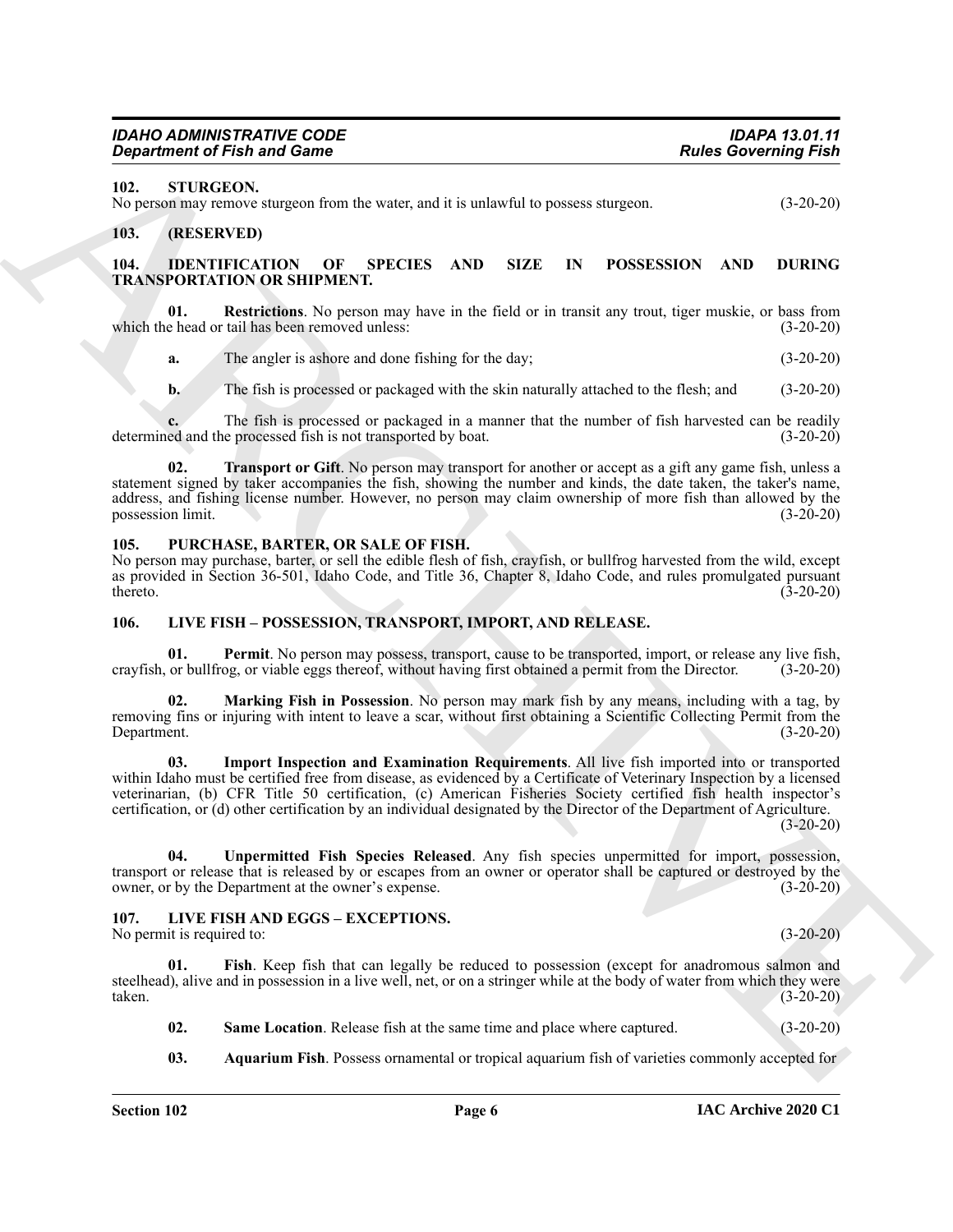#### *IDAHO ADMINISTRATIVE CODE IDAPA 13.01.11 Department of Fish and Game*

interstate shipment (not to include invasive species). (3-20-20)

<span id="page-6-11"></span>**04. Private Ponds or Commercial Fish Facility**. Possess fish from a private pond or commercial fish facility when accompanied by sales receipt and written permission from the director, as provided in Chapter 7, Title 36, Idaho Code or from the Department of Agriculture as provided in Chapter 46, Title 22, Idaho Code. (3-20-20)

<span id="page-6-12"></span>**05. Transport Between Commercial Fish Facilities**. Transport fish between commercial fish facilities licensed under Chapter 7, Title 36 and Chapter 46, Title 22, Idaho Code. (3-20-20)

<span id="page-6-10"></span>**06. Fish Eggs**. Possess, sell, purchase or transport nonviable fish eggs used for bait or personal consumption.

#### <span id="page-6-0"></span>**108. – 199. (RESERVED)**

#### <span id="page-6-2"></span><span id="page-6-1"></span>**200. FISHING METHODS AND GEAR.**

**01. General Restrictions**. Unless modified by rule (such as the exceptions in the following subsections), order, or proclamation, it is unlawful to: (3-20-20)

<span id="page-6-5"></span>**a.** Fish in any waters of Idaho with more than one (1) handline or pole with a line attached. (3-20-20)

| <b>b.</b> | Leave a line unattended. |  | $(3-20-20)$ |
|-----------|--------------------------|--|-------------|
|-----------|--------------------------|--|-------------|

**c.** Have more than five (5) hooks attached per line. (3-20-20)

**d.** Fish by archery, spearfishing, snagging, hands, trapping, seining, or netting. (3-20-20)

**e.** Use live fish, leeches, frogs, salamanders, waterdogs, or shrimp as bait. (3-20-20)

<span id="page-6-7"></span><span id="page-6-6"></span>**f.** Land any fish with a gaff hook. (3-20-20)

**02. Molesting Fish**. It is unlawful to molest any fish by shooting at it with a firearm or pellet gun, striking at it with a club, hands, rocks, or other objects, building obstructions for catching fish, or chasing fish up or downstream in any manner. (3-20-20)

**03. Hook and Line Exceptions**. The holder of a valid two (2) pole permit may use two (2) poles general fishing season. A person may use no more than (5) lines while ice fishing. (3-20-20) during a general fishing season. A person may use no more than  $(5)$  lines while ice fishing.

<span id="page-6-3"></span>**04. Archery and Spear Fishing Exceptions**. Fishing with the use of bow and arrow, crossbow, spear or mechanical device, excluding firearms, is permitted for the taking of unprotected fish, provided there is an open season for game fish.  $(3-20-20)$ 

**05. Gaff Hook Exceptions**. It is permitted to use a gaff hook through a hole cut or broken in the ice in waters which have no length restrictions or harvest closures for that species, or when landing unprotected fish species taken with archery equipment, provided the angler does not intend to release fish so caught. (3-20-20)

<span id="page-6-9"></span><span id="page-6-8"></span><span id="page-6-4"></span>**06. Snagging Exceptions**. Snagging of unprotected fish species is permitted. (3-20-20)

**07. Trapping and Seining Exceptions**. It is lawful to take unprotected fish, crayfish, and yellow perch with a minnow net, seine, or up to five (5) traps, provided there is an open season for game fish, and provided the following conditions are met: (3-20-20)

**Consideration of Finite and General Constraints (a) and the Constraints (a) and the Constraints (a) and the Constraints (a) and the Constraints (a) and the Constraints (a) and the Constraints (a) and the Constraints (a) a.** The seine or net does not exceed ten (10) feet in length or width, and the seine has three-eighths (3/ 8) inch square or smaller mesh; and the minnow or crayfish trap does not exceed two (2) feet in length, width or height. If the trap is of irregular dimension, but its volume does not exceed the volume of an eight (8) cubic foot trap, it is lawful to use. it is lawful to use.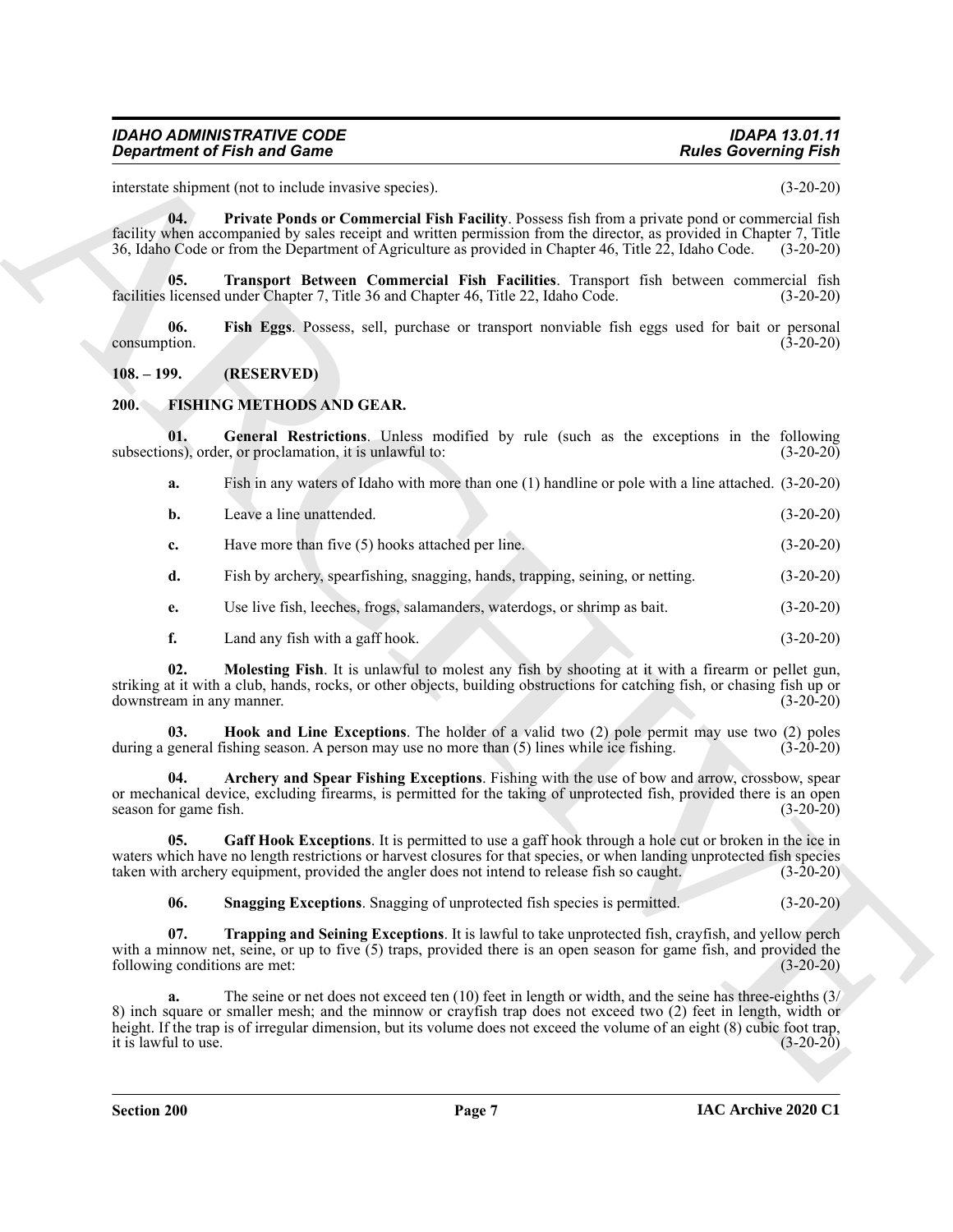# *IDAHO ADMINISTRATIVE CODE IDAPA 13.01.11* **Department of Fish and Game**

**b.** Nets and seines are not left unattended. (3-20-20)

**c.** Traps are checked at least every forty-eight (48) hours. (3-20-20)

**d.** All game fish and protected nongame fish incidentally taken while trapping or seining are immediately released alive. (3-20-20)

<span id="page-7-14"></span>**e.** All traps have a tag attached bearing the owner's name and address or license number. (3-20-20)

**08.** Use of Bait Exceptions. Live crayfish and bullfrog may be used for bait if caught on the body of ing fished. (3-20-20) water being fished.

<span id="page-7-15"></span><span id="page-7-13"></span><span id="page-7-11"></span>**09. Use of Hands Exceptions**. It is permitted to take bullfrog and crayfish with the hands. (3-20-20)

**10. Barbed Hook Restrictions**. It is unlawful to fish for sturgeon with barbed hooks. It is unlawful to fish for or take steelhead or salmon with barbed hooks in the Clearwater River drainage, Salmon River drainage, and<br>
Snake River drainage below Hells Canyon Dam. Snake River drainage below Hells Canyon Dam.

**11. Sinker for Sturgeon**. When fishing for sturgeon, a person must use a sliding sinker and a lighter test line to attach the weight to the main line (the line attached to the reel). (3-20-20)

<span id="page-7-12"></span>**12. Fishing Shelters**. Any enclosure or shelter left unattended overnight on the ice of any waters of the state shall have the owner's name, telephone numbers, and current address legibly marked on two (2) opposing sides of the enclosure or shelter. (3-20-20)

#### <span id="page-7-0"></span>**201. – 299. (RESERVED)**

#### <span id="page-7-16"></span><span id="page-7-1"></span>**300. FISHING SEASONS, LIMITS, HOURS, AND REGIONAL EXCEPTIONS.**

The Commission sets statewide and general seasons, special rule waters, bag and possession limits, and regional exceptions by proclamation, adopted and published as provided by Section  $36-105$ , Idaho Code. ( $3-20-20$ )

#### <span id="page-7-2"></span>**301. – 344. (RESERVED)**

#### <span id="page-7-8"></span><span id="page-7-3"></span>**345. FISHING IN BOUNDARY WATERS.**

<span id="page-7-17"></span><span id="page-7-9"></span>**01. Bear Lake**. The holder of a valid Idaho or Utah fishing license may fish all of Bear Lake, subject to or regulations of the state in which they are fishing, including any closure. (3-20-20) the rules or regulations of the state in which they are fishing, including any closure.

**Experiment of Finit and General Control velocity and the specific state of the specific state of the specific state of the specific state of the specific state of the specific state of the specific state of the specific 02. Snake River Between Idaho and Oregon or Washington**. The holder of a valid Idaho fishing license may fish the Snake River where it forms the boundary between Idaho and the states of Oregon or Washington, subject to the fish and game laws of Idaho. An Idaho license does not authorize the holder to fish from the shoreline, sloughs, or tributaries on the Oregon or Washington side. An Oregon or Washington license holder has the same rights and restrictions with reference to the Idaho side. (3-20-20)

<span id="page-7-10"></span>**03. Limit for One License Only**. Any angler who fishes on the Snake River or any other water forming an Idaho boundary is entitled to have in possession only the limit allowed by one (1) license regardless of the number of licenses he may possess. (3-20-20)

#### <span id="page-7-7"></span><span id="page-7-4"></span>**346. FISH SALVAGE.**

No person may salvage fish from public waters without specific authorization of the Commission, Director, or Regional Supervisor. Authorization for salvage may allow holders of valid fishing licenses to harvest fish without regard to usual possession limits and may allow snagging, spearing, archery, dipnet, seines, or with the hands.

(3-20-20)

#### <span id="page-7-5"></span>**347. – 399. (RESERVED)**

#### <span id="page-7-18"></span><span id="page-7-6"></span>**400. STEELHEAD AND ANADROMOUS SALMON LICENSES, TAGS, AND PERMITS.**

**Section 300 Page 8**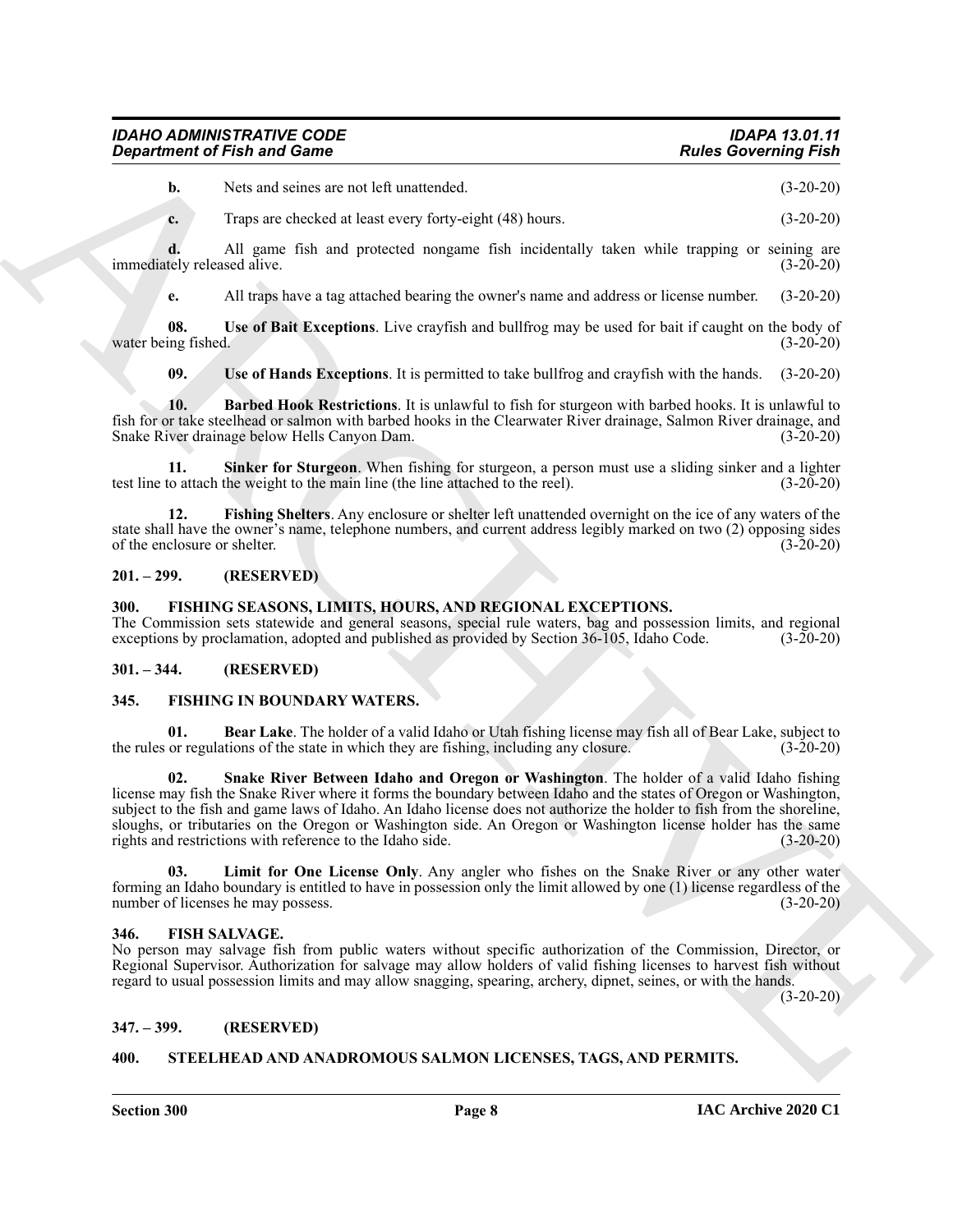<span id="page-8-8"></span>**01. Licenses**. Any person fishing for steelhead or anadromous salmon, except those expressly exempt, must have in possession a valid fishing license. (3-20-20)

<span id="page-8-9"></span>**02. Permits**. No person may fish for, or reduce to possession, steelhead or anadromous salmon without a valid steelhead or salmon permit in possession for the targeted species. (3-20-20)

#### <span id="page-8-0"></span>**401. – 402. (RESERVED)**

#### <span id="page-8-7"></span><span id="page-8-1"></span>**403. PERMIT VALIDATION.**

For each steelhead or adult anadromous salmon hooked, landed, and reduced to possession, the angler hooking the fish must immediately validate her permit by notching the permit and entering in ink the appropriate month, day and river location (listed by Commission proclamation). (3-20-20) river location (listed by Commission proclamation).

#### <span id="page-8-4"></span><span id="page-8-2"></span>**404. IDENTIFICATION OF SPECIES IN POSSESSION AND DURING TRANSPORTATION OR SHIPMENT.**

<span id="page-8-5"></span>**01. Provisions for Processing and Transporting Steelhead and Anadromous Salmon**. No person may have in the field or in transit a hatchery-produced steelhead or anadromous salmon processed by removing the head and tail unless the following conditions are met: (3-20-20)

**a.** The fish is processed and packaged with the skin naturally attached to the flesh including a portion caled, clipped, adipose fin scar or adipose fin; and (3-20-20) with a healed, clipped, adipose fin scar or adipose fin; and

<span id="page-8-6"></span>**b.** The fish is packaged in a manner that the number of fish harvested can be readily determined.

(3-20-20)

**02. Restrictions on Processing and Transporting Steelhead and Anadromous Salmon**. No person may process steelhead or anadromous salmon until he is ashore and done fishing for the day. No person may transport processed steelhead or anadromous salmon via boat. No jack salmon may be processed while in the field or in transit. Each processed steelhead or anadromous salmon counts towards an angler's possession limit while in the field or in transit. (3-20-20)

#### <span id="page-8-13"></span><span id="page-8-10"></span><span id="page-8-3"></span>**405. STEELHEAD AND ANADROMOUS SALMON METHODS OF TAKE.**

**Experiment of Finit and General Constraints: For the Constraints: For the Constraints:**  $\frac{1}{2}$  and the constraints and the constraints are experiment in the constraints are experiment in the constraints are experi **01. Hooks**. It is unlawful to use any hook larger than five-eighths (5/8) inch, measured from the point of the hook to the shank. Steelhead and anadromous salmon may be taken only with barbless hooks in the Salmon, Clearwater, and Snake River drainages. Bending the barb down to the shank of a single, double, or treble hook will meet this requirement. Steelhead and anadromous salmon may be taken with barbed hooks in the Boise River drainages, and the Snake River between Hells Canyon and Oxbow Dams. (3-20-20) drainages, and the Snake River between Hells Canyon and Oxbow Dams.

<span id="page-8-16"></span>**02. Snagging**. No person may kill or retain in possession any steelhead or anadromous salmon hooked other than in the mouth or jaw. (3-20-20)

<span id="page-8-15"></span>**03.** Legal Catch. Any steelhead or anadromous salmon caught must be released or, provided it is legal ss, killed immediately after it is landed. (3-20-20) to possess, killed immediately after it is landed.

<span id="page-8-11"></span>**Cease Fishing**. Once an angler has attained his bag, possession or season limit on those waters with steelhead or anadromous salmon limits, he must cease fishing for steelhead or anadromous salmon, including catch-<br>(3-20-20)<br>(3-20-20) and-release fishing.

<span id="page-8-14"></span>**05. Keeping Marked Fish**. Only steelhead or anadromous salmon marked by clipping the adipose fin, as evidenced by a HEALED scar may be kept in the Salmon, Clearwater, and Snake River drainages. Anadromous salmon with an intact adipose fin may be retained as authorized by Commission proclamation. (3-20-20)

<span id="page-8-12"></span>**06. Fish Counted in Limit**. Each fish that is hooked, landed, and reduced to possession counts towards the limit of the person hooking the fish. (3-20-20)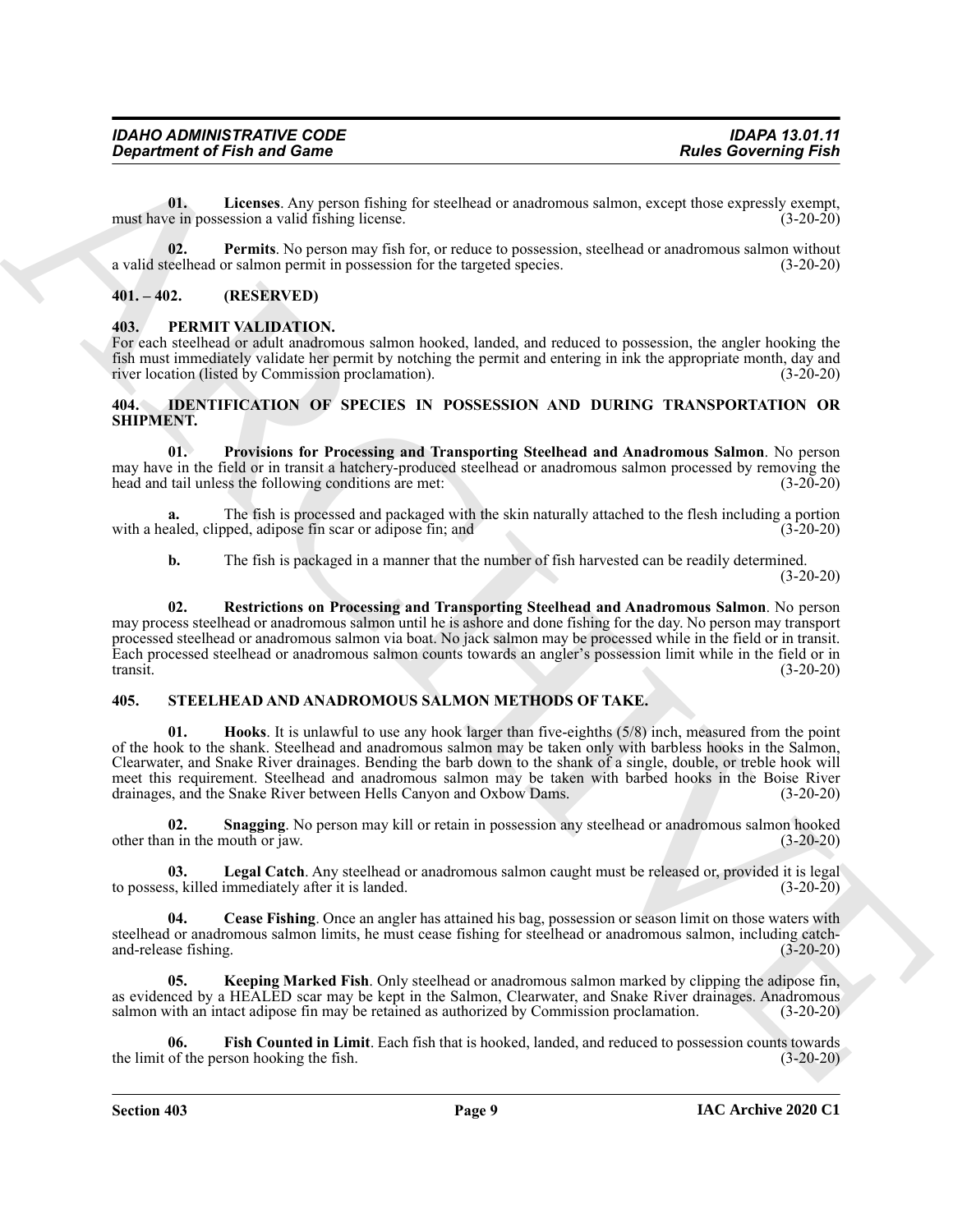#### <span id="page-9-12"></span><span id="page-9-0"></span>**406. – 407. (RESERVED)**

#### <span id="page-9-14"></span><span id="page-9-13"></span><span id="page-9-1"></span>**408. STEELHEAD PURCHASE REPORT.**

#### <span id="page-9-15"></span><span id="page-9-2"></span>**409. – 699. (RESERVED)**

#### <span id="page-9-7"></span><span id="page-9-5"></span><span id="page-9-3"></span>**700. FISHING CONTESTS – PERMIT REQUIREMENT AND APPLICATION.**

#### <span id="page-9-8"></span><span id="page-9-6"></span><span id="page-9-4"></span>**701. FISHING CONTESTS PERMIT ISSUANCE.**

<span id="page-9-11"></span><span id="page-9-10"></span><span id="page-9-9"></span>

| а. | Impacts of the contest on fish populations.                                     | $(3-20-20)$ |
|----|---------------------------------------------------------------------------------|-------------|
| b. | Compatibility of the contest with fish population management and fishery goals. | $(3-20-20)$ |
| c. | Potential conflict with other recreational users.                               | $(3-20-20)$ |
|    | Potential conflict with other permitted contests.                               | $(3-20-20)$ |

|                                      | <b>Department of Fish and Game</b>                                                                                                                                                                                                                                                                                                                         | <b>Rules Governing Fish</b> |
|--------------------------------------|------------------------------------------------------------------------------------------------------------------------------------------------------------------------------------------------------------------------------------------------------------------------------------------------------------------------------------------------------------|-----------------------------|
| 07.                                  | Special Limits. No person may fish in waters having special limits while possessing fish of that<br>species in excess of the special limit.                                                                                                                                                                                                                | $(3-20-20)$                 |
| $406. - 407.$                        | (RESERVED)                                                                                                                                                                                                                                                                                                                                                 |                             |
| 408.                                 | STEELHEAD PURCHASE REPORT.                                                                                                                                                                                                                                                                                                                                 |                             |
| 01.                                  | Filing Purchase Report. Any person holding a wholesale or retail steelhead trout buyer's license<br>must report all sales and purchases of steelhead on an Idaho Steelhead Purchase Report to the Administration Bureau<br>of the Idaho Department of Fish and Game, Boise, Idaho, on or before December 31 of each year.                                  | $(3-20-20)$                 |
| 02.                                  | Inaccurate Reporting. Failure to provide complete and accurate information on the report or<br>failure to file the report on or before December 31 is grounds for revocation of the wholesale or retail license.                                                                                                                                           | $(3-20-20)$                 |
| $409. - 699.$                        | (RESERVED)                                                                                                                                                                                                                                                                                                                                                 |                             |
| 700.                                 | FISHING CONTESTS - PERMIT REQUIREMENT AND APPLICATION.                                                                                                                                                                                                                                                                                                     |                             |
| 01.                                  | <b>Permit Requirement</b> . No person or other entity may conduct or participate in a fishing contest<br>without having first obtained a fishing contest permit from the Department. Events organized wholly for youth under<br>the age of fourteen (14) do not require a fishing contest permit.                                                          | $(3-20-20)$                 |
| 02.                                  | Permit Application. Application for fishing contest permits must be made on a form prescribed by<br>the Department. An application must be submitted at least thirty (30) days prior to a catch-and-release contest and<br>ninety (90) days prior to a harvest contest.                                                                                    | $(3-20-20)$                 |
| 701.                                 | FISHING CONTESTS PERMIT ISSUANCE.                                                                                                                                                                                                                                                                                                                          |                             |
| 01.<br>Department will consider are: | General. The issuance of a fishing permit is at the Department's discretion. Among the factors the                                                                                                                                                                                                                                                         | $(3-20-20)$                 |
| a.                                   | Impacts of the contest on fish populations.                                                                                                                                                                                                                                                                                                                | $(3-20-20)$                 |
| $\mathbf{b}$ .                       | Compatibility of the contest with fish population management and fishery goals.                                                                                                                                                                                                                                                                            | $(3-20-20)$                 |
| c.                                   | Potential conflict with other recreational users.                                                                                                                                                                                                                                                                                                          | $(3-20-20)$                 |
| d.                                   | Potential conflict with other permitted contests.                                                                                                                                                                                                                                                                                                          | $(3-20-20)$                 |
| 02.                                  | Limit on Contest. The Department will not issue a permit for a harvest contest for wild native trout<br>or sturgeon in rivers or streams. The Director may issue a permit for a catch-and-release contest for these species if he<br>determines there will be no harm to that fishery resource in the particular water where the contest is to take place: | $(3-20-20)$                 |
| 03.<br>including:                    | <b>Conditions.</b> The Department has discretion to specify conditions in the permit to minimize adverse<br>impacts on fish populations, management programs and goals, other recreational users, or other permitted contests,                                                                                                                             | $(3-20-20)$                 |
| a.                                   | The time of start and check-in;                                                                                                                                                                                                                                                                                                                            | $(3-20-20)$                 |
| b.                                   | Limitations on the area where participants may fish;                                                                                                                                                                                                                                                                                                       | $(3-20-20)$                 |
|                                      |                                                                                                                                                                                                                                                                                                                                                            |                             |
| c.                                   | For catch-and-release contests, the method and location of release of fish;                                                                                                                                                                                                                                                                                | $(3-20-20)$                 |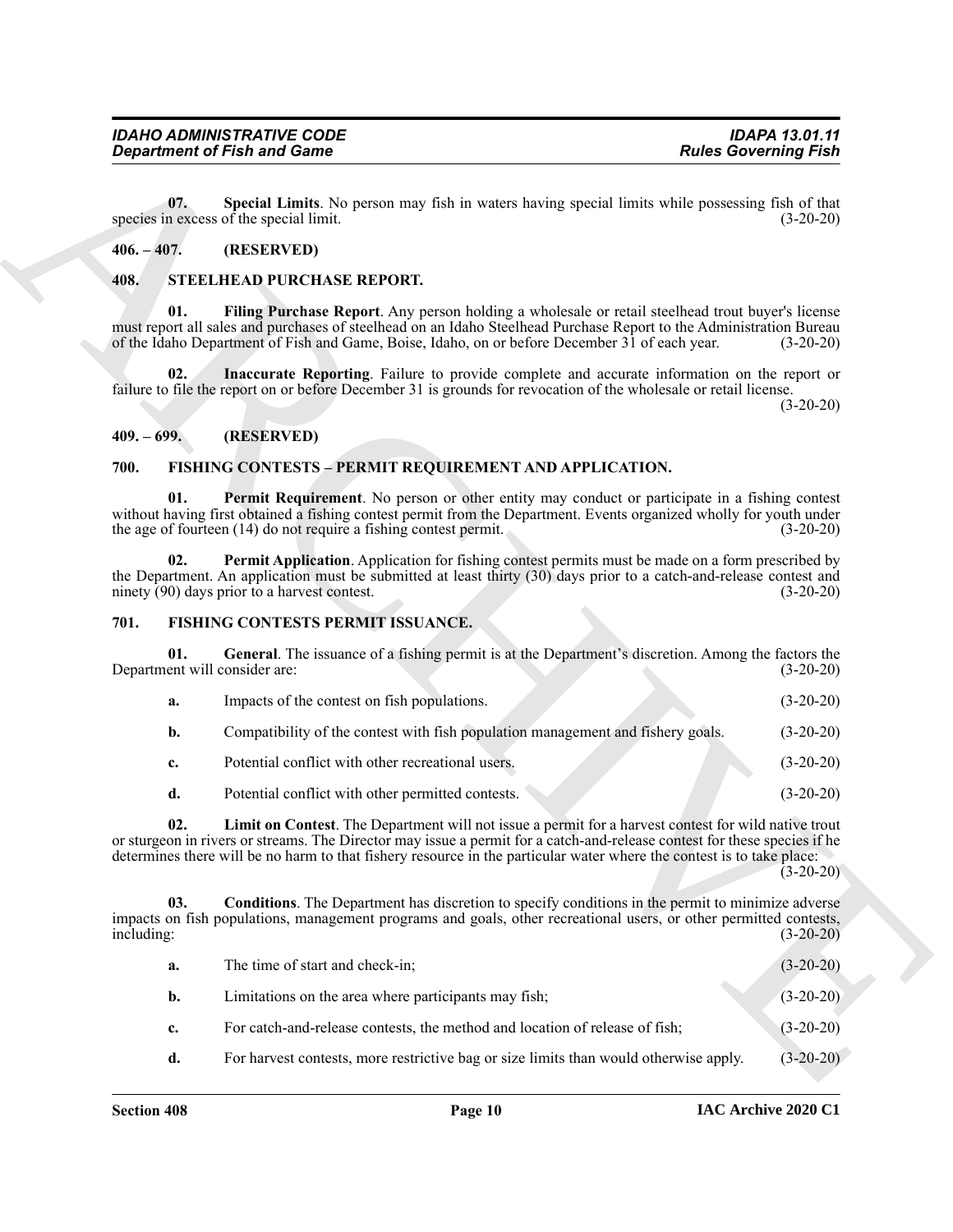#### <span id="page-10-4"></span><span id="page-10-0"></span>**702. FISHING CONTESTS – REQUIREMENTS.**

<span id="page-10-6"></span><span id="page-10-5"></span>**01. Rules**. Any fishing contest participant must comply with seasons, limits, and rules pertaining to the taking of fish and any additional conditions of the fishing contest permit.  $(3-20-20)$ 

*From the Third and Control Section 2014*<br>
202. **CONDUCTIVE SCOULE CONTROL** TV. The control of the specific state is the specific state of the specific state of the specific state of the specific state of the specific sta **02. Culling**. No fishing contest participant may release back to the water (cull) any fish that is not capable of swimming free. A participant in a catch-and release contest may have one (1) daily bag limit of the target species in possession while continuing to fish for the contest target species; if the participant catches another target fish, the participant must immediately release the last fish caught or immediately exchange it for another target fish in  $possession.$  (3-20-20)

#### <span id="page-10-3"></span><span id="page-10-1"></span>**703. FISHING CONTEST REPORTS.**

Each fishing contest sponsor shall, within thirty (30) days after the last day of a fishing contest, submit a written report to the Fisheries Bureau at the Department's main office on the form prescribed by the Department. (3-20-20)

<span id="page-10-2"></span>**704. – 999. (RESERVED)**